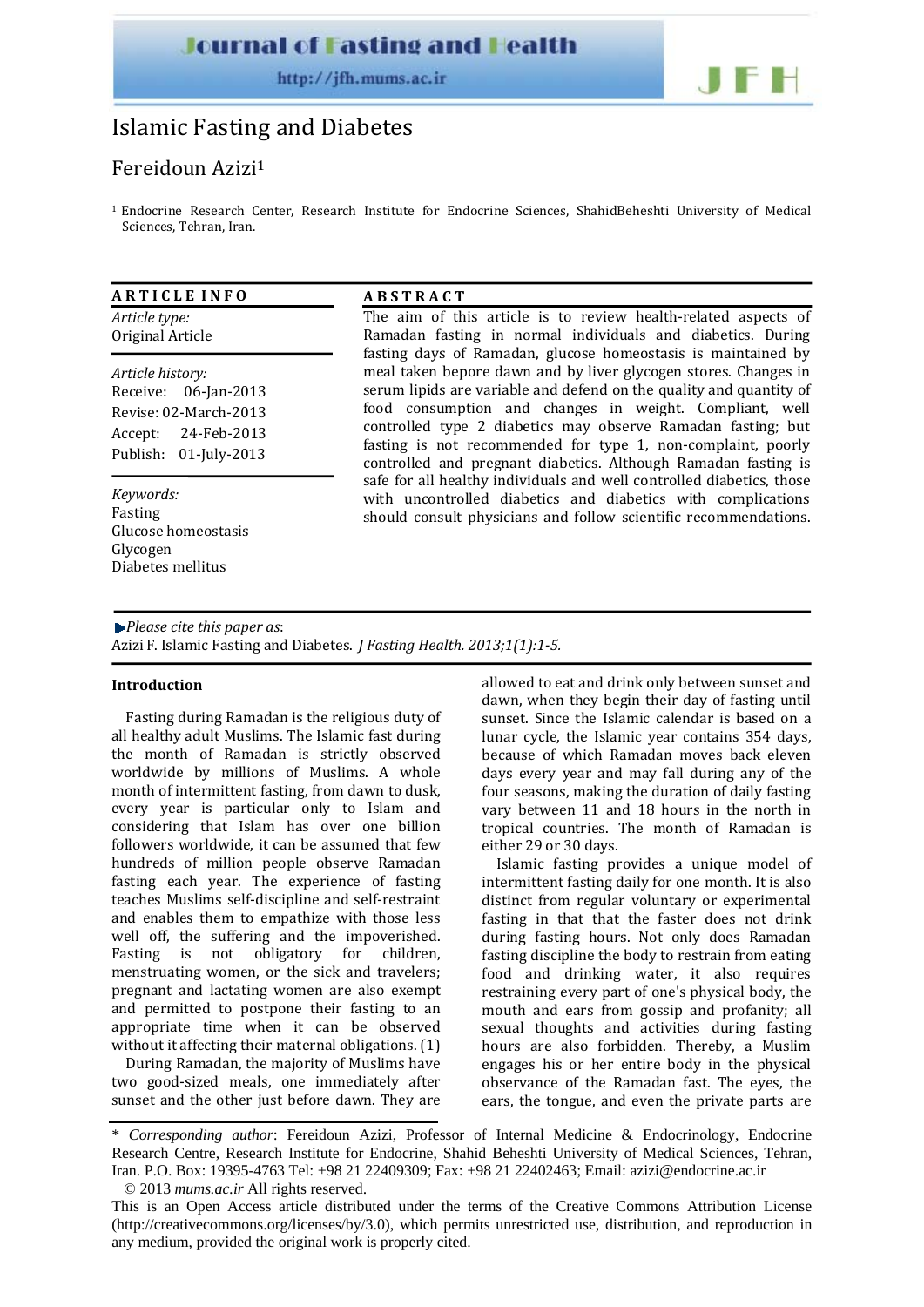This review discusses various health‐related aspects of Ramadan fasting in health and its impact on some disease processes.

#### *Metabolic Effects of Ramadan fasting*

The effects of fasting during Ramadan on various organs are summarized, in Table 1, may be affected by genetic and environmental factors, such as nutrition habits and the length of fasting day, therefore, difference in the effects of Ramadan fasting may occur between seasons and countries.

#### *Carbohydrate Metabolism*

Carbohydrate metabolism during experimental short‐term fasting have been reviewed extensively. (3) The post absorptive period is defined as 8 to 16 hours after eating, a period of early adaption to starvation. The primary metabolic priority is the provision of adequate glucose for brain and other vital tissues*,* such as red blood, peripheral nerves and renal medulla.

The rate of glucose turnover is  $2 \text{ mg/kg}$ minute in the post absorptive state. In normal adults, a slight decrease in serum glucose of between 3.3 to 3.9 m mol/L (60‐70 mg/dl) occurs within a few hours after fasting; the fall in serum glucose however ceases due to breakdown of glycogen, and a decrease in both glycogen synthesis and glycolysis in the liver. These changes are a result of a fall in insulin and rises in glucagon and sympathetic activity. (3) In the early stage of the post absorptive period, the fall in glucose is associated with depletion of already modest liver glycogen stores, approximately 5% of the net weight of the liver. Only 1200 calories are stored as carbohydrate in liver, providing the basal requirement for glucose for only 5‐6 hours. Muscle glycogen and skeletal muscle cells lack glucose‐6 phosphatase and do not release glucose from stored glycogen directly into the circulation. Eventually, following about 16‐24 hours of starvation (8-16 hours of absorptive period plus 5‐6 hours of carbohydrate release from the liver), glycogen stores become depleted and gluconeogenesis is the only remaining source of glucose. Gluconeogenesis refers to the formation of glucose from three carbon precursors including lactate, pyruvate, amino acids and glycerol. Cortisol is the principal stimulus for the catabolism of muscle protein. These mechanisms provide the daily glucose needs of the brain (100‐ 125 g) and red blood cells (45‐50 g). Simultaneously the decrease in insulin and rise in catecholamine production results in lipolysis in

the adipose tissue and a rise in the level of free fatty acids, which replaces glucose as the essential fuel for use by other tissues of the body. (4)

In the first few days of Ramadan fasting serum glucose may decrease slightly, normalizing by the 20th day and showing a slight rise by the 29th day. (5) The lowest serum glucose level in this study was 63 mg/dl. Other studies have shown a mild increase (6) or variation in serum glucose concentration. (7)

During longer fasting days, of >16 hours, which follow a rather heavy meal taken before dawn (Sahur), the stores of glycogen, along with some degree of gluconeogenesis, maintain serum glucose levels within normal limits. Since gluyconeogenesis becomes the only source of glucose after 16‐24 hours of fasting, it is recommended that observer of fasts do not skip Sahur, their pre-dawn meal, because of the possibility of extended gluconeogenesis.

#### *Metabolism of Lipids*

Studies have shown that serum cholesterol may decrease in the earlier days of fasting and subsequently rise to pre-fasting values during the following days of Ramadan. (8) Raised concentrations of cholesterol and LDL, reported by some investigators, (9) may be related to weight loss during Ramadan fasting; others, however, have found either no change (10) or decreased levels of cholesterol during Ramadan fasting. (2, 6, 10, 11) Marked increase in plasma HDL cholesterol occurring after fasting of Ramadan has been observed and might be a promising finding. (11, 12) In trained athletes, sub maximal exercise during Ramadan fasting increases the lipid oxidation. (13) APo A‐1 concentration increases and APo B levels fall in both normal and diabetic individuals. (14) Alterations in serum lipid may be related to consuming a large meal, as has been shown in individuals taking one large meal every day. (15) In fasting subjects, who did not show any weight change during the month of Ramadan, it has been seen that serum leptin and insulin concentrations increased and neuropeptide Y levels decreased; (16) another study however, did not find any significant change in amplitude or 24 hr mean concentration of leptin during Ramadan fasting. (17) The significant reduction in energy intake during Ramadan is accompanied by decrease in plasma total cholesterol, LDL‐C, and triglyceride concentrations (18) and cardiovascular risk profiles. (19) Changes in blood lipids seem to be variable and depend probably on the quality and quantity of food consumption and the degree of weight changes.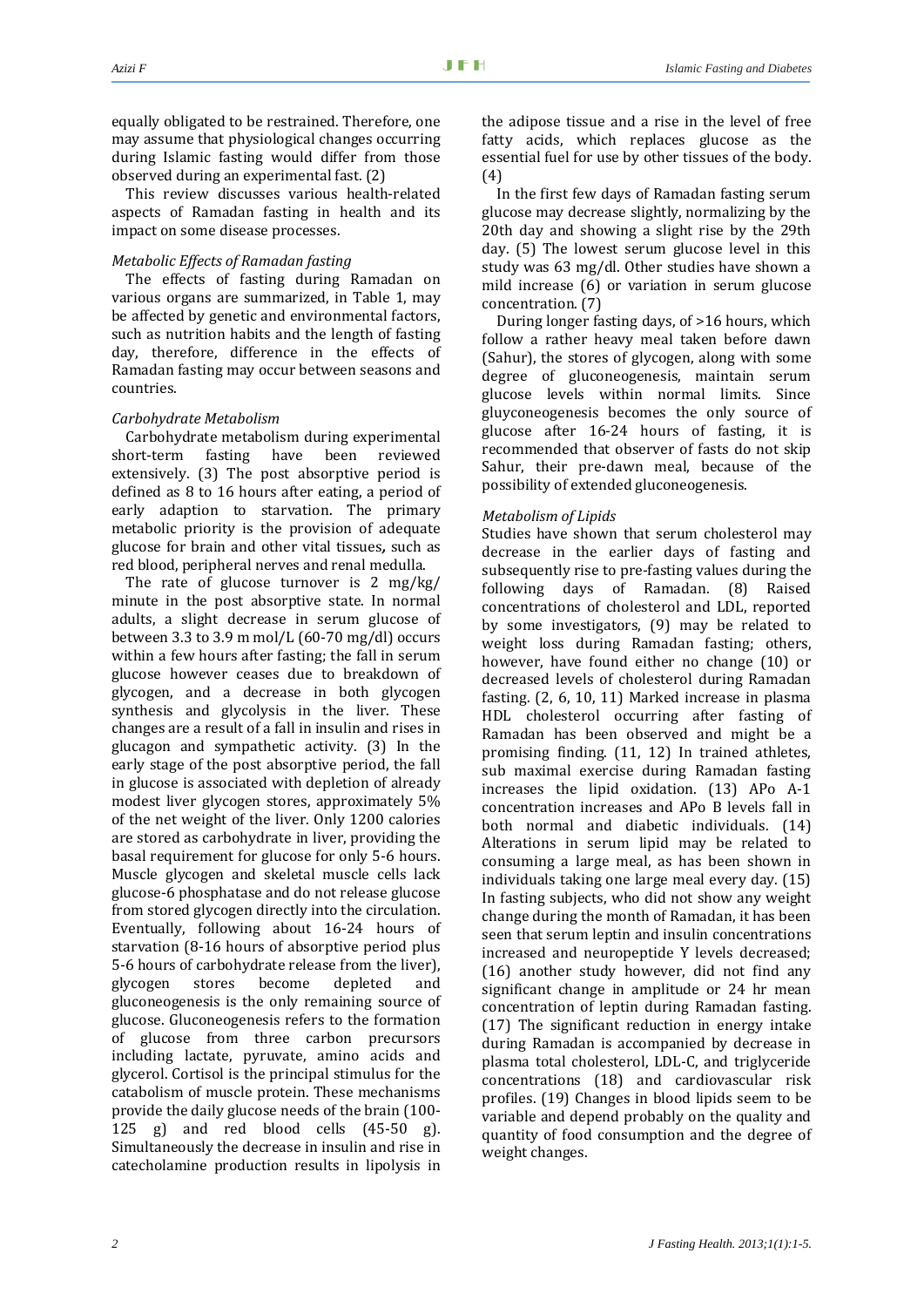| Metabolism/organ                                       | <b>Effects</b>                                                                                                                                                   |
|--------------------------------------------------------|------------------------------------------------------------------------------------------------------------------------------------------------------------------|
| Body weight                                            | Variable, mostly decreased or unchanged                                                                                                                          |
| Carbohydrate                                           | Glycogenolysis of the liver, some degree of gluconeogenesis in longer fasting days                                                                               |
| <b>Endocrine glands</b>                                | Slight changes in protein binding of T4 and T3 and in serum calcium concentration. Small reversible<br>shifts in cortisol, testosterone and prolactin secretions |
| Hematological profile                                  | Small decrease in both iron and total iron-binding capacity                                                                                                      |
| Lipids                                                 | Variable, depending on the quality and quantity of diet and weight change                                                                                        |
| Liver                                                  | Slight increase in indirect bilirubine in the first half of Ramadan fasting                                                                                      |
| Kidney                                                 | Small, insignificant changes in serum urea, creatinine and uric acid                                                                                             |
| Neuro-psychiatric                                      | Change in chronotype and sleep paterns; increase in the prevalence of headaches; decrease in<br>parasulcide                                                      |
| <b>Gastrointestinal tract</b><br>heart, lungs and eyes | None                                                                                                                                                             |

| Table 1. The effect of Ramadan fasting on metabolism and different organs in healty individuals. |
|--------------------------------------------------------------------------------------------------|
|--------------------------------------------------------------------------------------------------|

Changes in blood lipids seem to be variable and depend probably on the quality and quantity of food consumption and the degree of weight changes. Avoiding weight gain and reducing the consumption of total calorie and saturated fatty acids are the main recommendations for those fasting during Ramadan.

#### *Diabetes Mellitus*

Study of diabetes and fasting in a few Islamic counties have shown that approximately half of the patients with type 1 and two third of patients with type 2 diabetes observe Islamic fasting in Muslim countries. (20) The majority of studies on Islamic fasting indicate that no major problems are encountered by patients with type 2 and even well controlled type 1 diabetes during Ramadan fasting. (21) The amount of energy intake is unchanged or decreased in most patients during fasting and weight loss may be observed. (22) There are no significant change in FBG, HbA1c, (23‐25) fructosamine, insulin and C‐peptide (23, 24) levels during fasting, although some studies do show a trend towards better glycemic control (26) while others indicate increase FPG and poor control of diabetes during this month of fasting. Changes in FPG may occur due to the changes in body weight and exercise habits, amount and type of foods consumed, gorging after breaking of the fast, or irregularity of medication compliance. (2) Although increases in total cholesterol levels have been reported,  $(22, 26)$  most patients with either type 1 or type 2 diabetes do not show significant changes in lipid profiles during Islamic fasting. (21, 25, 28)

In diabetic patients, serum concentrations of blood urea nitrogen creation, uric acid, alanine amino‐transferase, aspartate amino‐transferase, protein and albumin values show no significant changes during Ramadan fasting. (23, 29)

Although some reports do not show any increase in the rate of hypoglycemia, a study of 13 Muslim countries reported increased frequency in the occurrence of severe hypoglycemic episodes in both type 1 and 2 diabetes patients during this month of fasting, in particular in those who had changed their dose of oral hypoglycemic agents or insulin or had modified their levels of physical activity. (20)

*recommendations:* Diabetic patients that should not fast are those known to be non‐compliant, poorly controlled, and all brittle type 1 diabetics; pregnant diabetics, those with a history of diabetic ketoacidosis or hyperosmolar coma, and patients with serious complications such as coronary artery disease, cirrhosis and chronic renal failure; elderly patients with any degree of alertness problem, and diabetics with frequent episodes of hyper‐ or hypoglycemia before and/or during Ramadan fasting. (30, 31)

Diabetics who are motivated to observe fasting in Ramadan must visit a physician and a dietician before Ramadan. Dietary and glycemic control should be achieved and advice relating diet adherence, appropriate exercise, self monitoring of blood glucose and compliance with medical therapy should be emphasized. (32‐ 34)

During Ramadan fasting, patients are advised against excessive gorging. If taking single dose short acting sulphonylurea or metformin, or both, the patient should take this with the sunset meal. If two or three doses of oral hypoglycemic drugs are taken each day, the morning and midday doses should be taken after sunset and half the normal evening dose before dawn, with Sahur. If a patient with controlled diabetes insists in fasting, he/she should take the normal morning dose after sunset and half of the evening dose before dawn. If basal insulin is taken, the long acting insulin should be reduced to two thirds. (34) Glycemic control may improve and the rate of hypoglycemia reduced by using short‐acting insulin analogs, (35) or continuous subcutaneous insulin infusion. (36)

In conclusion, since over 50 million people with diabetes fast each year during the month of Ramadan, further scientific research on the medical and health-related aspects of the Ramadan fasting is needed. Health personnel practicing in Muslim countries, as well as those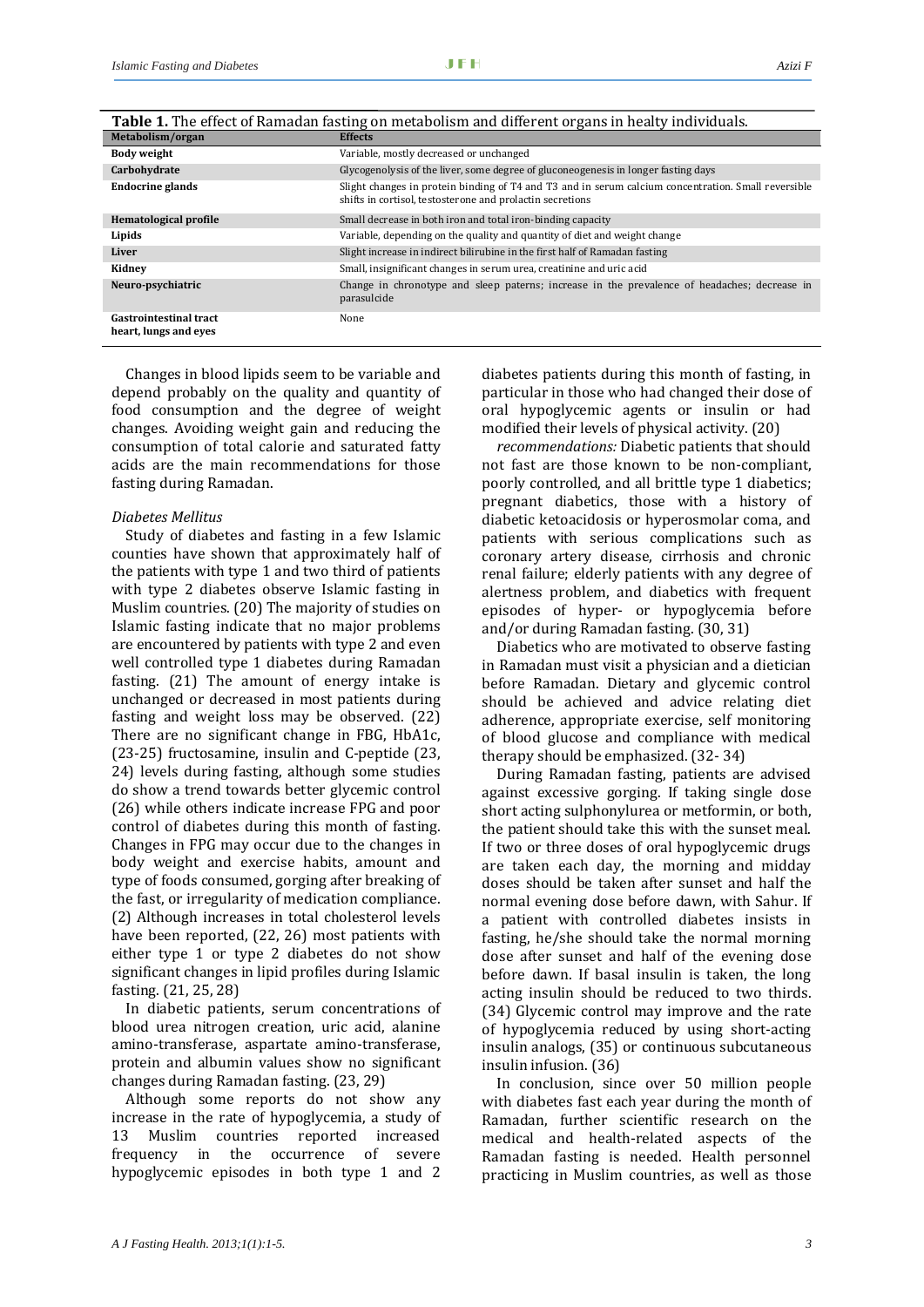caring Muslims in various parts of the world need to be fully aware of the physiological alterations occurring during Ramadan, the effects of Islamic fasting on diabetes and the pharmacodynamics of different medications during the month of Ramadan.

#### **References**

- 1. Azizi F. Medical aspects of Islamic fasting. MJIRI 1996; 10:241‐6.
- 2. Azizi F. Research in Islamic fasting and health. Annals of Saudi Medicine 2002; 122: 186‐91.
- 3. Heber D. Starvation and Nutrition therapy. In: DeGroot LJ, Jameson JL (eds) Endocrinology. Fourth edition, vol 1, Philadelphia, Saunders, 2001; pp 642‐5.
- 4. Hasselbalch SG, Knudsen GM, Jakobsen J, Hageman LP, Holm S, Paulson OB. Blood‐ brain barrier permeability of glucose and ketone bodies during short‐term starvation in humans. Am J Physiol 1995; 268: E1161‐6.
- 5. Azizi F. Rasouli HA. Serum Glucose, Bilirubin, calcium, phosphorus, protein and albumin concentrations during Ramadan. Med J IRI 1987; 1: 38‐41.
- 6. Temizhan A, Tandogan I, Donderici O, Demirbas B. The effects of Ramadan fasting on blood lipid levels. Am J Med 2000; 109:341‐2.
- 7. Davidson JC. Muslims, Ramadan and diabetes melitus. Br Med J 1979; 2:1511‐2.
- 8. El‐Hazmi MAF, Al‐Faleh FZ, Al‐Mofleh IB. Effect of Ramadan fasting on the values of hematological and biochemical parameters. Saudi Med J 1987; 8: 171‐6.
- 9. Hallak MH, Nomani MZA. Body weight loss and changes in blood lipid levels in normal men on hypocaloric diets during Ramadan fasting. Am J Clin Nutr 1988; 48: 1197‐210.
- 10. Ziaee V, Razaei M, Ahmadinejad Z, Shaikh H, Yousefi R, Yarmohammadi L, Bozorgi F, Behjati MJ. The changes of metabolic profile and weight during Ramadan fasting. Singapore Med J 2006; 47: 409‐14.
- 11. Salehi M, Neghab M. Effects of fasting and a medium calorie balanced diet during the holy month Ramadan on weight, BMI and some blood parameters of overweight males. Pak J Biol Sci 2007; 10: 968‐71.
- 12. Rahman M, Rashid M, Basher S, Sultana S, Nomani MZ. Improved serum HDL cholesterol profile among Bangladeshi male students during Ramadan fasting. East Mediterr Health J 2004; 10: 131‐7.
- 13. Bouhlel E, Salhi Z, Bouhlel H, Mdella S, Amamou A, Zaouali M, Mercier J, Bigard X, Tabka Z, Zbidi A, Shephard RJ. Effect of

Ramadan fasting on fuel oxidation during exercise in trained male rugby players. Diabetes Metab 2006; 32: 617‐24.

- 14. Akanji AO, Mojiminiyi OA, Abdella N. Beneficial changes in serum Apo A‐1 and its ratio Apo B and HDL in stable hyperlipidemia subjects after Ramadan fasting in Kwait, Europ J Clin Nutr 2000; 54:508‐13.
- 15. Gwinup G, Byron RC, Roush WH, et al. Effect of nibbling versus gorging on serum lipids in man. Am J Clin Nutr 1963; 13: 209‐13.
- 16. Kassab S, Abdul‐Ghaffar T, Nagalla DS, Sachdeva U, Nayar U. Interactions between leptin, neuropeptide‐Y and insulin with chronic diurnal fasting during Ramadan. Ann Saudi Med 2004; 24: 345‐9.
- 17. Bogdan A, Bouchareb B, Touitou Y. Response of circulating leptin to Ramadan daytime fasting: a circadian study. Br J Nutr 2005; 93: 515‐8.
- 18. Afrasiabi A, Hassanzadeh S, Sattarivand R, Nouri M, Mahbood S. Effects of low fat and low calorie diet on plasma lipid levels in the fasting month of Ramadan. Saudi Med I 2003: 24: 184‐8.
- 19. Fakhrzadeh H, Larijani B, Sanjari M, Baradar‐ Jalili R, Amini MR. Effect of Ramadan fasting on clinical and biochemical parameters in healthy adults. Ann Saudi Med 2003; 23: 223‐ 6.
- 20. Salti I, Bénard E, Detournay B, Bianchi‐Biscay M, Le Brigand C, Voinet C, Jabbar A; EPIDIAR study group. A population‐based study of diabetes and its characteristics during the fasting month of Ramadan in 13 countries: results of the epidemiology of diabetes and Ramadan 1422/2001 (EPIDIAR) study. Diabetes Care 2004; 27: 2306‐11.
- 21. Sulimani RA, Laajam M, Al‐Attas O, Famuyiwa FO, Bashi S, Mekki MO, et al. The effect of Ramadan fasting on diabetes control in type II diabetic patients. Nutrition Research 1991; 11: 261‐4.
- 22. Khatib FA, Shafagoj YA. Metabolic alterations as a result of Ramadan fasting in non‐insulin‐ dependent diabetes mellitus patients in relation to food intake. Saudi Med J 2004; 25: 1858‐63.
- 23. Laajam MA. Ramadan fasting and non‐ insulin‐dependent diabetes: Effect on metabolic control. East Afr Med J 1990; 67:732‐6.
- 24. Salman H, Abdallah MA, AlHowasi M. Ramadan fasting in diabetic children in Riyadh. Diabetes Med 1992; 9:583‐4.
- 25. Dehghan MR, Nafarabadi MT, Navai L, Azizi F. The effect of Ramadan fasting on blood glucose and lipids in type 2 diabetics. J Facult Med SBUMS 1994; 18:42‐7.